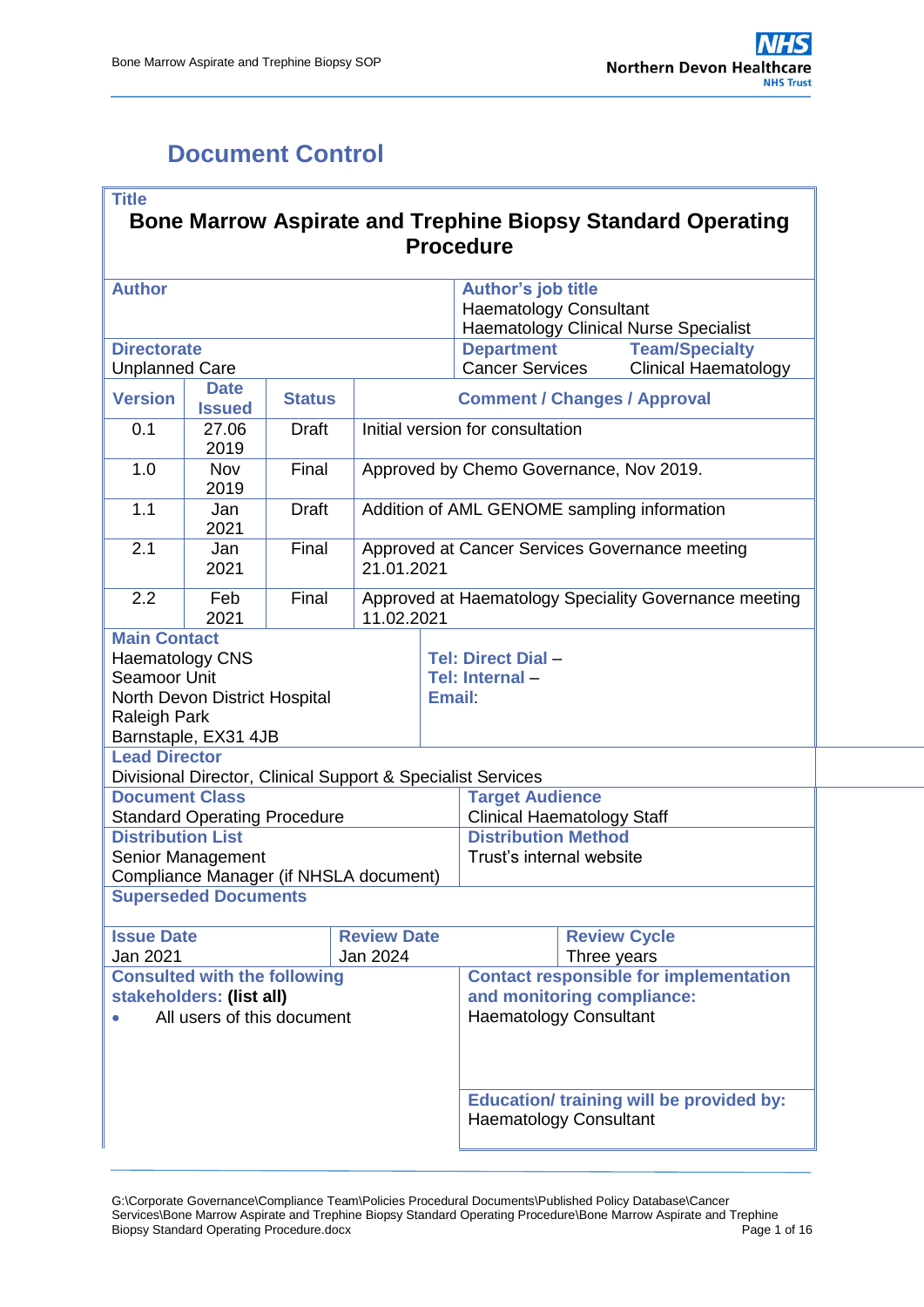| <b>Approval and Review Process</b>            |                                                |
|-----------------------------------------------|------------------------------------------------|
| <b>Chemotherapy Governance</b>                |                                                |
| <b>Local Archive Reference</b>                |                                                |
| <b>G:\Cancer Services</b>                     |                                                |
| <b>Local Path</b>                             |                                                |
| Haematology\Haematology nurses\Policies       |                                                |
| <b>Filename</b>                               |                                                |
| Bone Marrow Aspirate SOP v1.19.11.2021.doc    |                                                |
|                                               |                                                |
| <b>Policy categories for Trust's internal</b> | <b>Tags for Trust's internal website (Bob)</b> |
| website (Bob)                                 | Haematology                                    |
| Haematology                                   |                                                |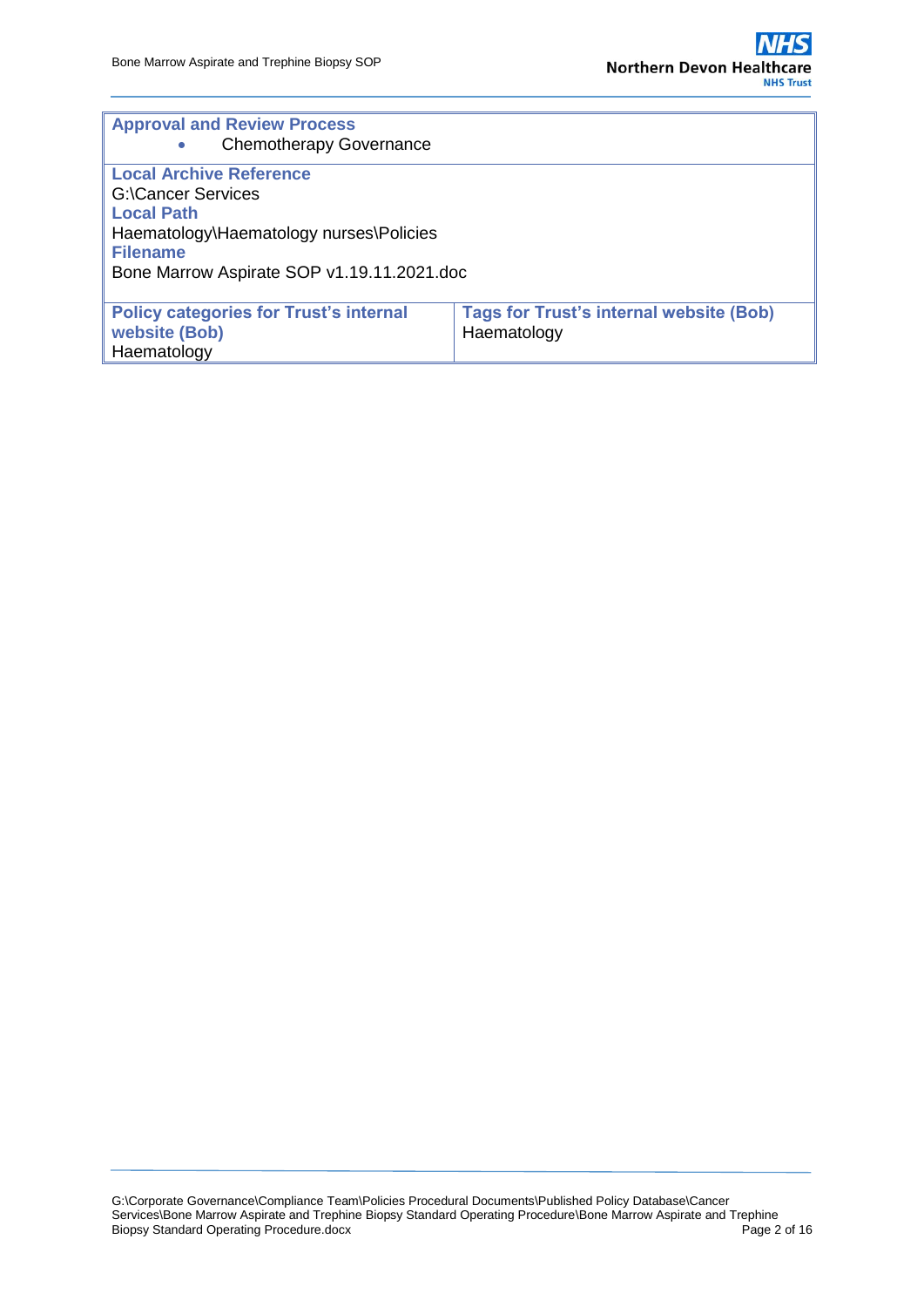### **CONTENTS**

| 1. |                                                                                    |  |
|----|------------------------------------------------------------------------------------|--|
| 2. |                                                                                    |  |
| З. |                                                                                    |  |
| 4. |                                                                                    |  |
| 5. |                                                                                    |  |
| 6. |                                                                                    |  |
| 7. |                                                                                    |  |
| 8. |                                                                                    |  |
| 9  |                                                                                    |  |
| 10 |                                                                                    |  |
| 11 | Process for Monitoring Compliance With and Effectiveness Of The Standard Operating |  |
|    |                                                                                    |  |
| 12 |                                                                                    |  |
| 13 |                                                                                    |  |
|    | APPENDIX A: HAEMATO-ONCOLOGY DIAGNOSTIC SERVICE REQUEST FORM  12                   |  |
|    |                                                                                    |  |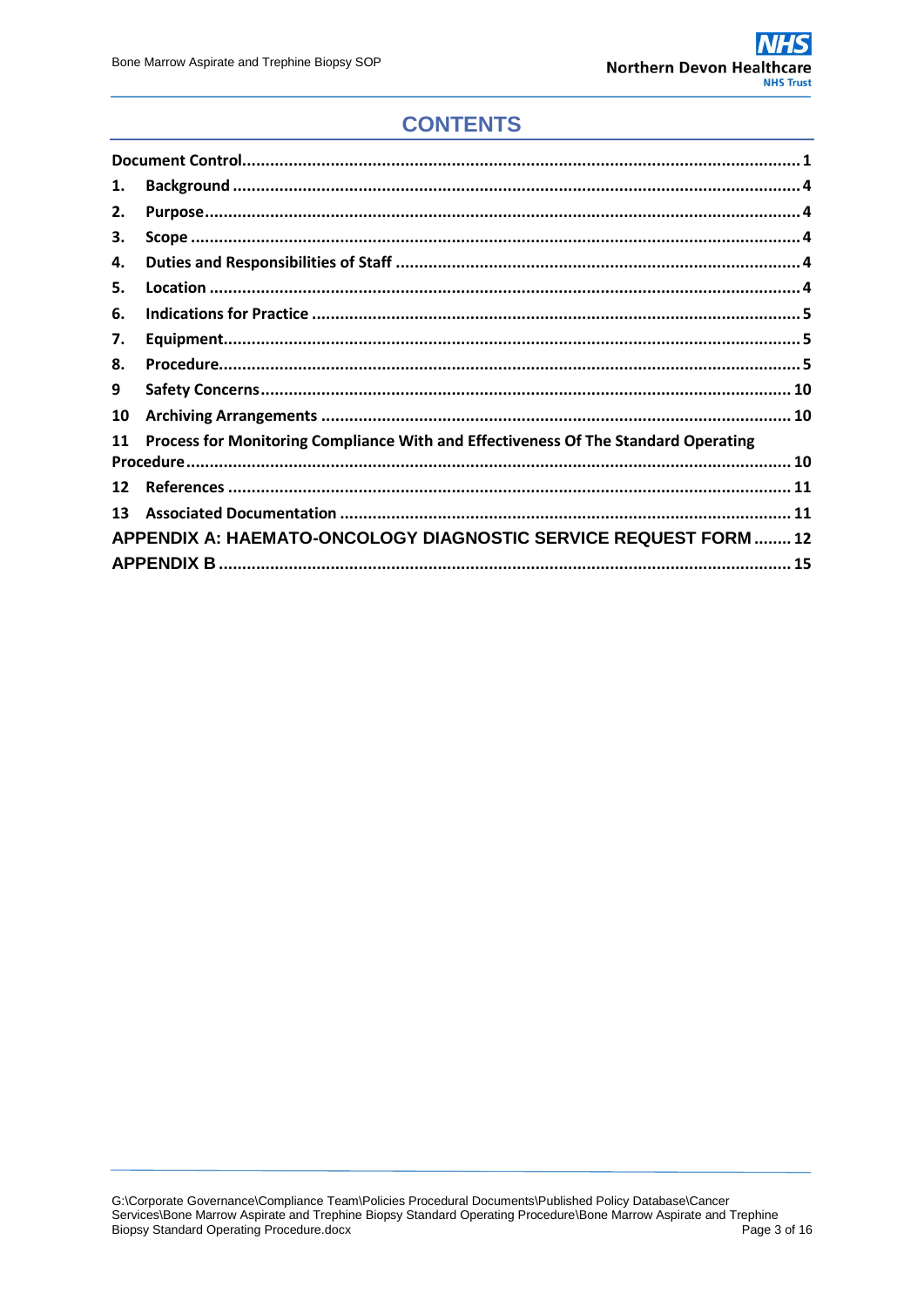## <span id="page-3-0"></span>**1. Background**

Bone Marrow biopsies are part of the diagnostic process for Haematology Patients. They are also used to measure response to treatment.

### <span id="page-3-1"></span>**2. Purpose**

The Standard Operating Procedure (SOP) has been written to:

outline the procedure for Bone Marrow Aspirate and Trephine Biopsy.

## <span id="page-3-2"></span>**3. Scope**

Applies to all clinical staff (consultants, junior doctors and clinical nurse specialists (CNS)) in the Department of Haematology, at the Northern Devon Healthcare Trust and other medical staff assisting in any capacity.

## <span id="page-3-3"></span>**4. Duties and Responsibilities of Staff**

- 4.1 The patient's named Consultant Haematologist is responsible for the treatment of the patient.
- 4.2 The individual requesting the bone marrow investigation is responsible for completing the combined request form in full, including details of which samples are required and which laboratories those samples should be sent to [\(see Appendix A\)](#page-12-0).
- 4.3 Trained staff (Fellow/CNS) will assess the patient prior to the procedure, obtain informed consent, offer Nitrous Oxide analgesia in addition to local anaesthetic if required, and perform the bone marrow aspirate and trephine.
- 4.4 **FOR AML GENOME PATIENTS ONLY** Ensure discussion about the collection of a somatic WGS sample before the diagnostic biopsy is performed using the WGS Record of discussion form. "Clinicians are required to document this by ticking the 'Form to follow' box on the WGS Cancer TOF Confirmation of this preliminary discussion enables the SW GLH to initiate WGS." (Acute\_leukaemia\_WGS\_guide\_vs3.1 (1) (2)) [\(see Appendix B\)](#page-15-0)
- 4.5 Trained nursing staff will assist with the administration of Nitrous Oxide if required. Training in the administration of Nitrous Oxide is provided through Electronic Staff Record (ESR).

# <span id="page-3-4"></span>**5. Location**

This Standard Operating Procedure ~ Bone Marrow Aspirate can be implemented in all clinical areas where competent staff are available to undertake this role.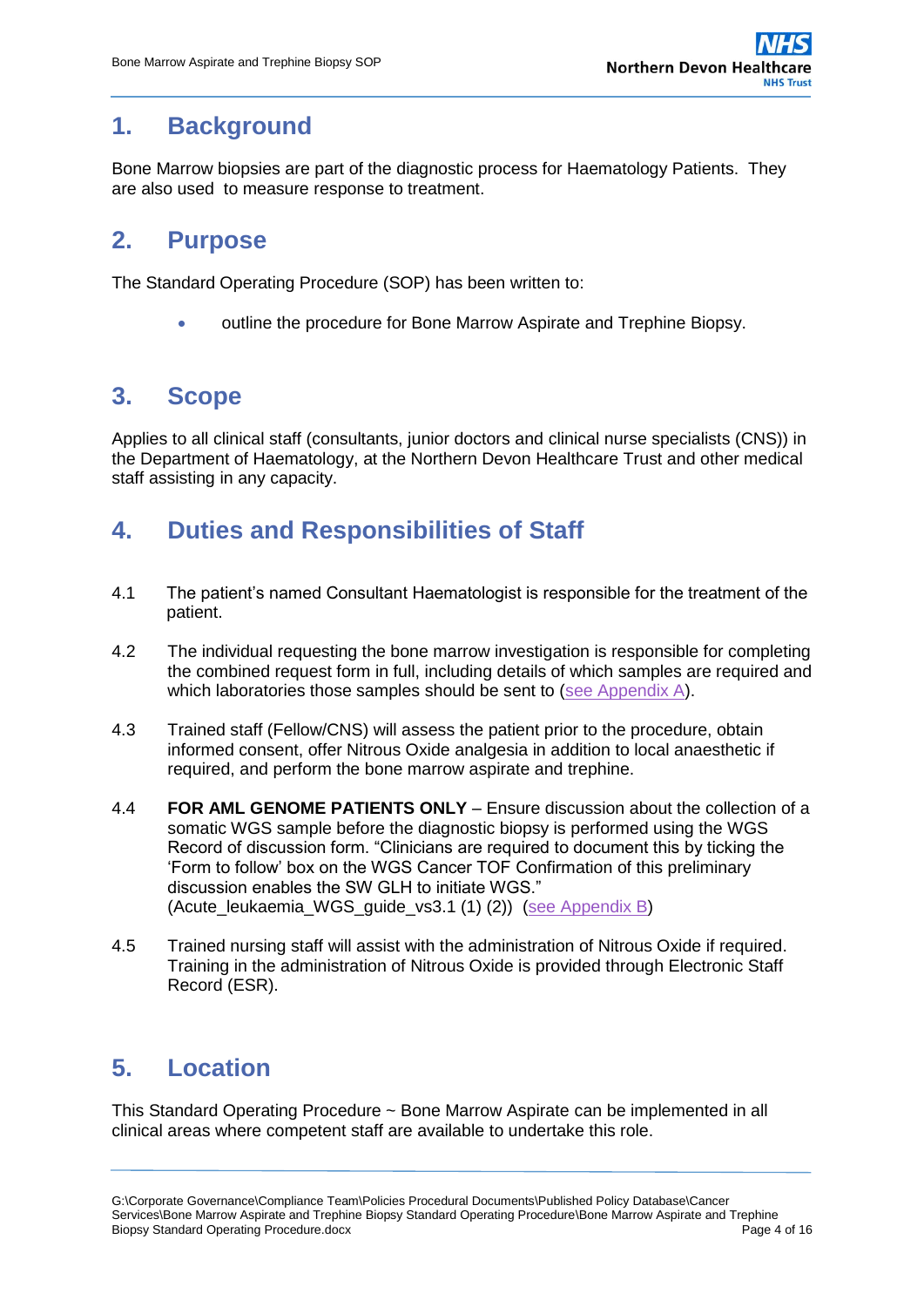Staff undertaking this procedure must be able to demonstrate continued competence as per the organisations policy on assessing and maintaining competence.

## <span id="page-4-0"></span>**6. Indications for Practice**

- 6.1 Bone marrow aspirates and trephines are performed for the following reasons:
	- Investigation/diagnosis of haematological disorder.
	- Monitoring of disease status following/during therapy.

## <span id="page-4-1"></span>**7. Equipment**

- 7.1 The following equipment is required for a bone marrow aspirate and trephine:
	- Alcohol-based skin antiseptic
	- Sterile dressing pack
	- Sterile gloves
	- 2 x 10ml syringes
	- 1 x 2ml or 5ml syringe
	- 1 x green (22 gauge) needles
	- 1 x red blunt filter needle
	- 1 x orange (26 gauge) needle
	- 10ml 2% Lidocaine
	- Dressing towel
	- Disposable bone marrow aspirate needle with sternal guard
	- Disposable bone marrow trephine needle
	- 10 x frosted microscope slides
	- Pencil
	- Slide holder
	- 1 / 2 x EDTA blood bottles
	- 1 lithium heparin blood bottle
	- Cytogenetics pot
	- Histology specimen pot (containing formalin) and request form
	- Adhesive dressing
	- 4mm disposable punch biopsy blade
	- Plastic disposable forceps/tweezers
	- Disposable scalpel
	- Empty universal container containing a damp saline-soaked gauze

### <span id="page-4-2"></span>**8. Procedure**

8.1. Pre-bone marrow aspirate and trephine

Staff undertaking the bone marrow aspirate and trephine will identify the patient and explain the procedure. The clinician performing the procedure will take a history from the patient and check that there is no allergy to Lidocaine and that the patient is not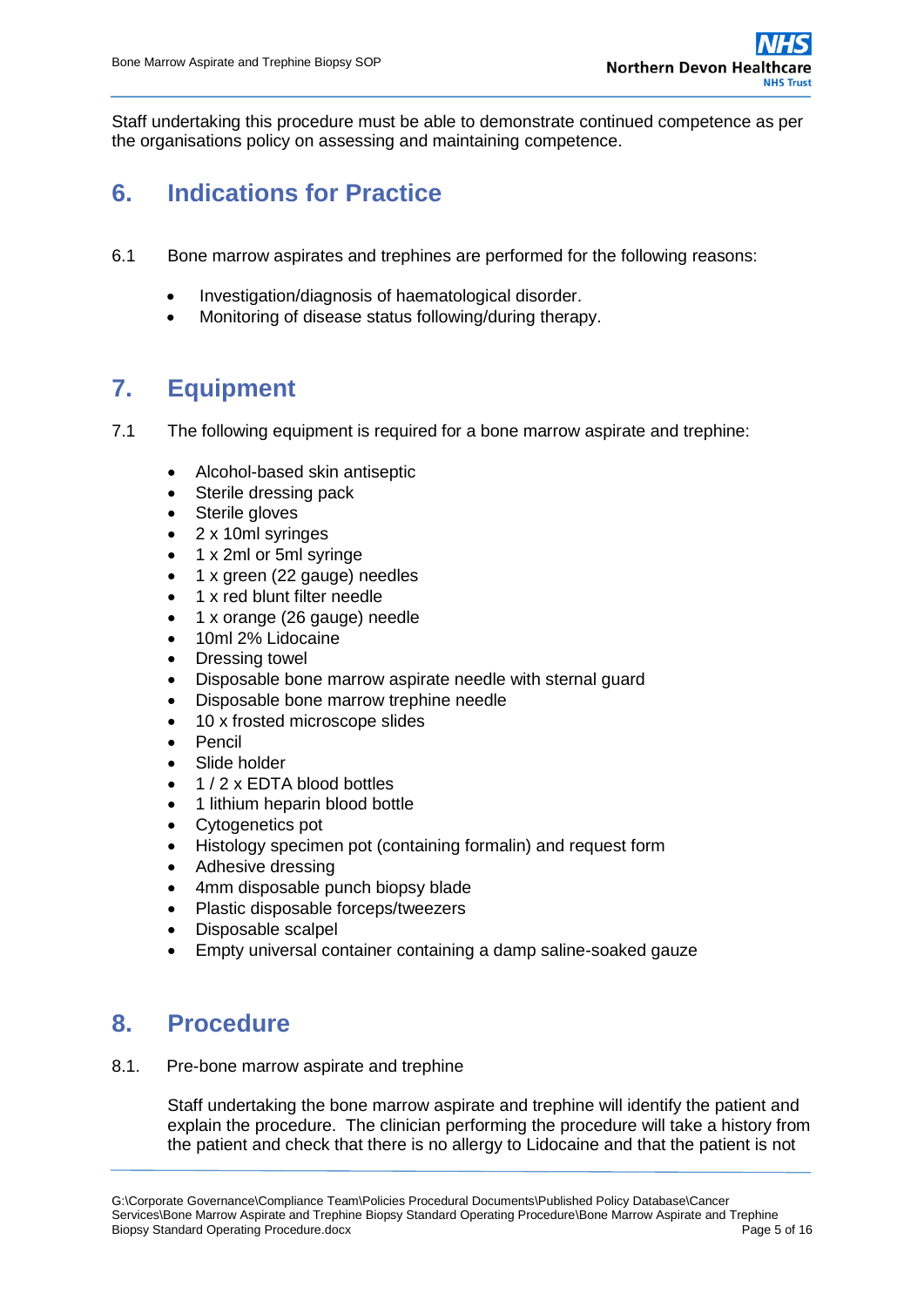on anticoagulation; if the patient is on anticoagulation consideration should be given to deferring the procedure (discuss with the patient's consultant).

- 8.2. Bone marrow aspirate and trephine biopsies without sedation are performed in the appropriate clinical area. This is the clinic room on the Seamoor Unit NDDH
- 8.3. If Entonox is to be used in the procedure, comply with Trust guidelines for its use [\(Clinical Guideline for: The Administration of Entonox \(Adults, not including](https://hub.exe.nhs.uk/EasysiteWeb/getresource.axd?AssetID=3344&type=Full&servicetype=Attachment)  [Obstetrics\)](https://hub.exe.nhs.uk/EasysiteWeb/getresource.axd?AssetID=3344&type=Full&servicetype=Attachment).
- 8.4. If Midazolam is considered, this will need to be performed by a trained anaesthetist on a CEPOD list in theatres at the Royal Devon and Exeter Foundation Trust.
- 8.5. Formal written consent as per Trust policy is to be obtained. (Risks and benefits of the procedure must be discussed to include infection and serious bleeding.) If obtaining marrow for a trial, the practitioner must ensure that the trials team have obtained consent for samples to be stored for trial purposes. The procedure should be undertaken at an appropriate time/day for the trials team to be available to receive and process the sample.

#### **8.6 Bone marrow aspirate procedure**

The majority of patients undergo this procedure under local anaesthetic only.

Prior to administering sedation, assist the patient into the required position – left or right lateral decubitus position with knees flexed, pillow under the head, or prone for posterior superior iliac crest and semi-recumbent for sternal (aspirate only) – consultant only.

- 8.6.1 A full set of observations should be taken prior to the procedure as a base line
- 8.6.2 Inform the patient of all actions as procedure progresses to minimize distress.
- 8.6.3 Palpate back to identify anatomical landmarks and confirm site for biopsy. Locate anterior superior iliac spine and coccyx and locate right pelvic iliac crest in the middle. Mark with pen if desired.
- 8.6.4 Decontaminate hands according to [infection prevention and control policy](https://hub.exe.nhs.uk/EasysiteWeb/getresource.axd?AssetID=3768&type=Full&servicetype=Attachment) and put on gloves.
- 8.6.5 Proceed with aseptic technique, clean skin site with 2% chlorhexidine in 70% alcohol.

8.6.6 Draw up 10ml 2% lidocaine into 10ml syringe with red filter needle.

- 8.6.7 Remove and discard red needle, change to the orange needle. Insert it directly under skin. Draw back to ensure not in a vein, and administer 0.5ml lidocaine subcutaneously.
- 8.6.8 Allow local anaesthetic to work. Wait 20-30 seconds.
- 8.6.9 Discard the orange needle and change to a green needle. Insert the needle deeper into subcutaneous tissues and make contact with periosteum. Use 22 gauge BD spinal needle if green needle is too short to make contact with periosteum. Draw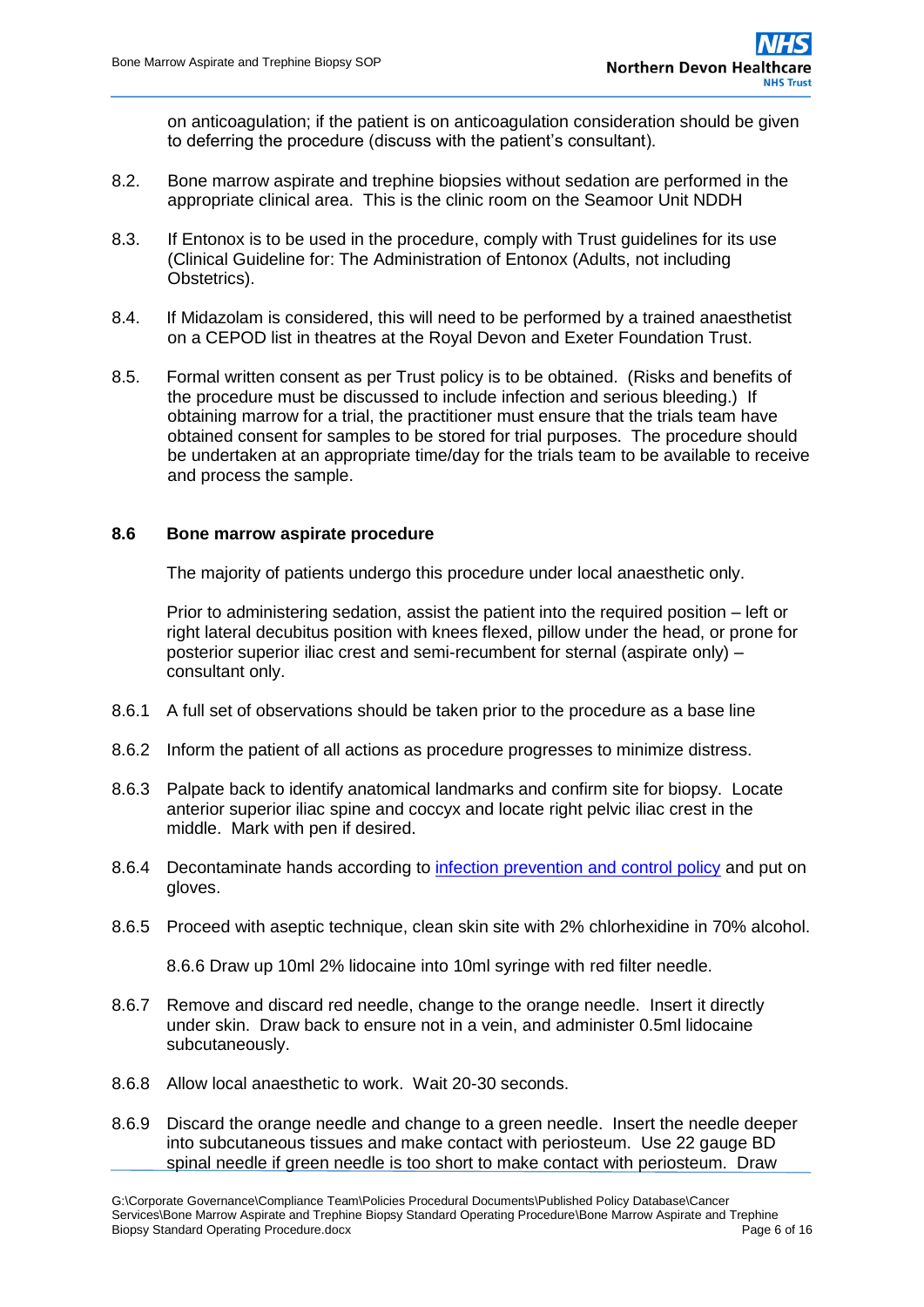back to ensure not in vein and administer local anaesthetic.

- 8.6.10 Wait 2-3 minutes. Allow local anaesthetic to work.
- 8.6.11 Puncture skin with scalpel if required.
- 8.6.12 Re-introduce green needle and 10ml syringe and tap gently on periosteum to identify and confirm area anaesthetised.
- 8.6.13 Gently insert the bone marrow aspirate needle with steady pressure and a rotational motion. Advance the needle through the cortical bone with alternating clockwise and counter-clockwise turns. A reduction in resistance indicates penetration of the marrow cavity. At the practitioner's discretion it may be appropriate to use a trephine needle to perform both the aspirate and trephine, e.g. patients with significant pain or obese patients.
- 8.6.14 Once in the marrow cavity, remove the introducer and attach a 2ml syringe. Warn the patient that it will be uncomfortable. Quickly aspirate 0.1-0.2ml of marrow and immediately spread onto 5-10 glass slides.
- 8.6.15 Attach a second 5 or 10ml syringe and aspirate a further 5ml of marrow. Transfer 1- 2ml into an EDTA tube for immunophenotyping, 2ml into the lithium heparin for cytogenetics, and 1-2ml into EDTA for molecular studies (if required). Additional research samples may be required for individual patients and the appropriate volume of marrow should be aspirated.
- 8.6.16 Remove the aspirate needle and apply pressure with sterile dressings to achieve haemostasis. If a trephine biopsy is required proceed as described in section 6.7, otherwise proceed to section 6.8

#### **8.7 Bone marrow trephine biopsy**

- 8.7.1 If the patient is awake, warn them that this procedure is more painful than the aspirate.
- 8.7.2 Insert the trephine biopsy needle (Angiotech DPMNJ0804TL) with a rotational motion and steady pressure through the cortex. Do not take a perpendicular approach but aim laterally, for the anterior superior iliac spine, to reduce the risk of the needle perforating through the anterior wall of the pelvic bone. Remove the introducer and advance a further 2cm with a rotating motion.
- 8.7.3 To dislodge the specimen from the surrounding bone, insert the 'core retainer' hollow split profile up to the hilt of the coring needle.
- 8.7.4 Withdraw the needle and core retainer together, with a rotating action and apply pressure for 3 minutes to the biopsy site with a sterile dressing to control bleeding.
- 8.7.5 Carefully insert the stylus into the trephine needle to remove the biopsy core. If the tap was dry, obtain a trephine roll by placing the biopsy onto a glass slide and rolling a second slide across the specimen or by touching imprints of the core. Transfer the marrow core to the pot of formalin.

#### **8.8 Performing the punch skin biopsy (AML GENOME SAMPLE ONLY)**

G:\Corporate Governance\Compliance Team\Policies Procedural Documents\Published Policy Database\Cancer Services\Bone Marrow Aspirate and Trephine Biopsy Standard Operating Procedure\Bone Marrow Aspirate and Trephine Biopsy Standard Operating Procedure.docx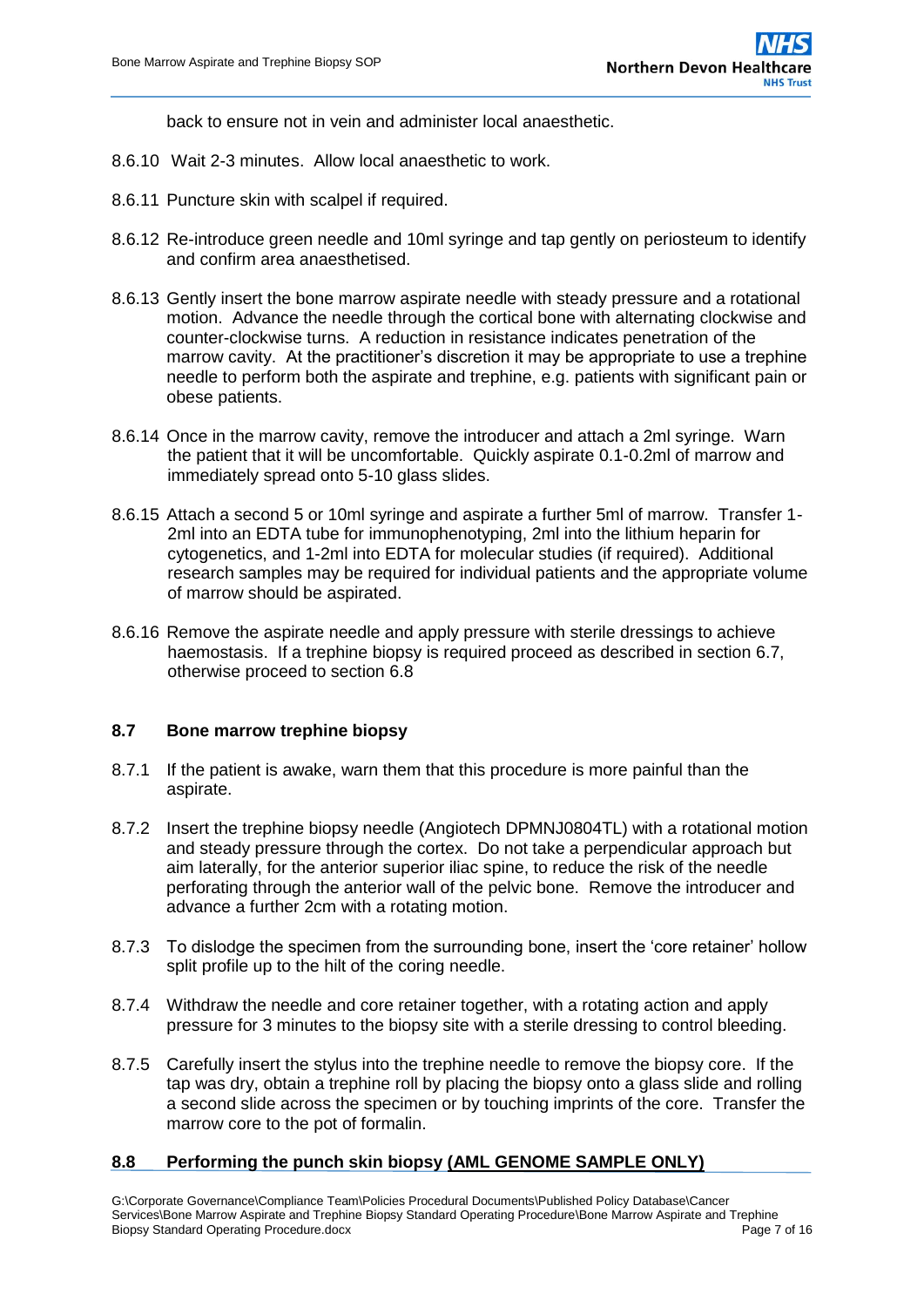- 8.8.1 Ensure sterile field and handwashing as appropriate for a locally invasive procedure.
- 8.8.2 The biopsy area should be cleaned for 30s with an alcohol-based cleansing solution and allowed to dry for another 30s.
- 8.8.3 Infiltrate local anaesthetic such as Lidocaine 1% and/or apply topical local anaesthetic.
- 8.8.4 Stretch the skin perpendicular to normal relaxation lines and introduce a 4mm disposable punch biopsy blade firmly at a perpendicular angle to the anaesthetised skin. Rotate through 45 degrees repeatedly carrying the blade through the skin through to the subcutis. The biopsy guard on the sterile punch biopsy will prevent deeper penetration.
- 8.8.5 Withdraw the sterile punch biopsy whilst applying pressure on the puncture site with a non-woven swab. This should release the skin specimen.
- 8.8.6 If the sample is not released, use plastic disposable forceps and disposable scalpel or sterile scissors to release the sample from the biopsy site.
- 8.8.7 Place the specimen in a pre-labelled empty universal container containing a damp saline-soaked gauze. Do not put the specimen in formalin or immerse in saline.
- 8.8.8 Apply continuous pressure to biopsy site for three to five minutes or until bleeding stops.

#### **8.9 Post bone marrow aspirate and trephine**

- 8.9.1 Apply pressure to the biopsy site until any bleeding has stopped.
- 8.9.2 Apply an adhesive dressing and advise the patient to lie on their back for 5 minutes to apply further pressure. Check dressing prior to discharge.
- 8.9.3 Advise the patient to keep the site dry for at least 24 hours and to report any signs of bleeding, infection or inflammation. Advise patient to take paracetamol as analgesia. Warn the patient again about the risk of bleeding and what to do if they feel unwell post-procedure.
- 8.9.4 Send all samples to the blood sciences laboratory using the combined bone marrow request form, ensuring that additional forms for send away samples and histology are completed as appropriate.
- 8.9.5 Monitor patient following the procedure responding appropriately if patient becomes unwell. A full set of observations should be taken post procedure.

#### **8.10 Reporting bone marrow specimens**

8.10.1 Consultants, specialist trainees or appropriately trained specialty grade doctors will compile the bone marrow aspirate and trephine reports. Obtain recent blood film and check FBC and Reticulocyte count. Examine blood film.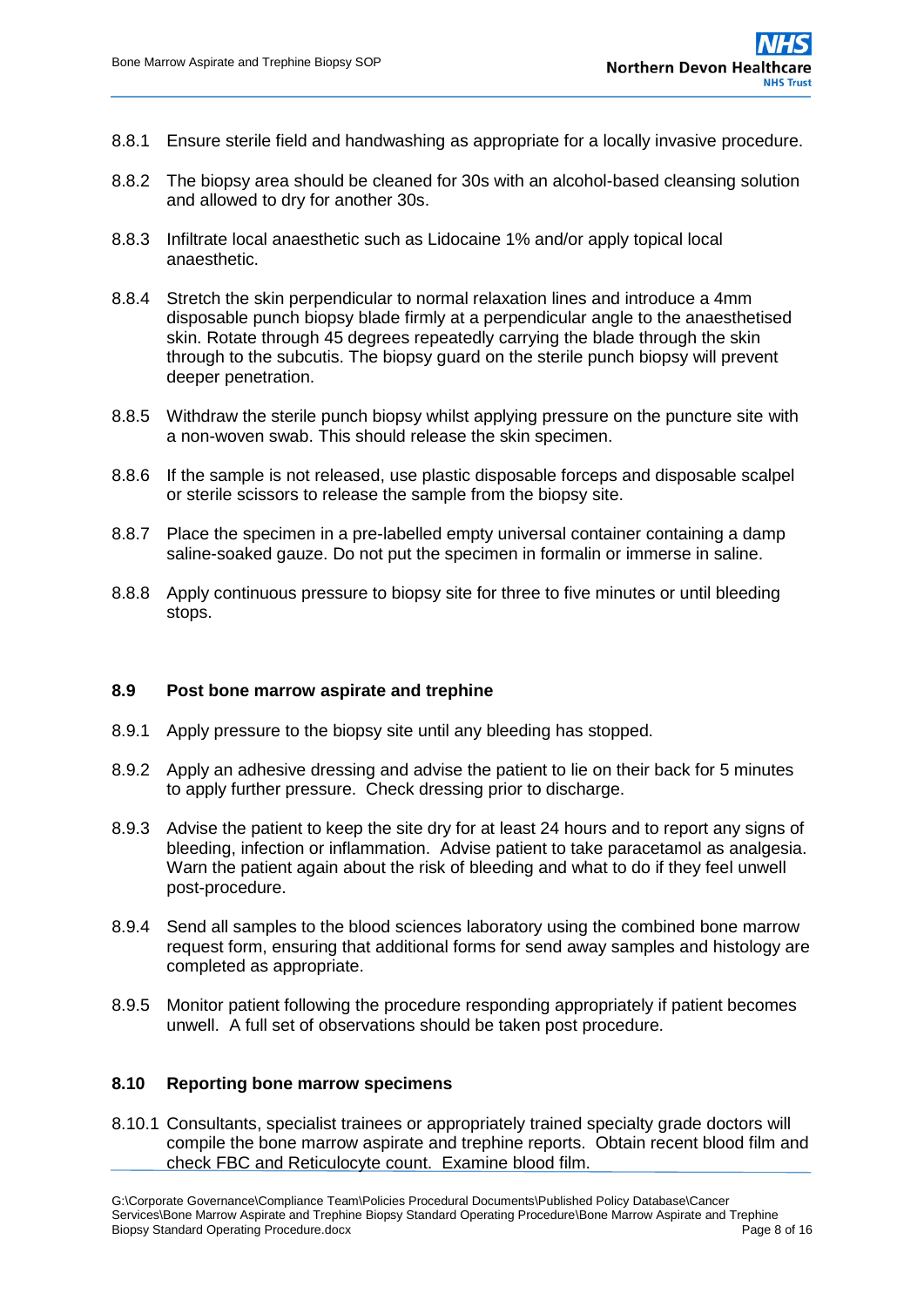- 8.10.2 Examine stained BM slides and record findings on the worksheet found on the reverse of the combined request form, assessing systematically:
	- Cellularity (low power)
	- Megakaryocytes (low power)
	- Erythropoiesis (intermediate (x40 or x50) power)
	- **•** Granulopoiesis
	- Lymphopoiesis
	- Plasma cells
	- Other cells
	- Assess fine cellular detail (high power, x100)
	- Perform 200-cell BM differential count (usually count myeloid, erythroid, lymphoid, and plasma cells). Perform the differential count in the trail behind one or more fragments. In suspected cases of MDS, acute leukaemia, chronic myeloid leukaemia, perform full differential count and if the count is critical for diagnostic purposes, count 500 cells. If smear cells are numerous, record as a separate category. Calculate M:E ratio.
	- Examine iron stain, assessing iron stores at low power and sideroblast iron using oil immersion (x100 objective). If no storage iron is apparent using low power, reexamine using x40 or x100 objective. Note: a minimum of seven fragments must be available for an adequate assessment of iron stores. Assess whether sideroblasts are present in normal numbers. If ring sideroblasts are present, count the percentage. If iron is absent check that the iron control film is positive.
- 8.10.3 Once trephine sections are available, examine H&E and reticulin slides, assessing systematically:
	- Size and quality of biopsy
	- Cellularity
	- Megakaryopoiesis, granulupoiesis, and erythropoiesis.
	- Abnormal infiltrates
	- Degree of reticulin fibrosis
	- Findings of any immunohistochemical stains requested, which may require additional review by a histopathologist.
- 8.10.4 Enter the report into the RESULTS $\rightarrow$ haematology $\rightarrow$ results section of HILIS, under the appropriate BHODS specimen number.
- 8.10.5 Enter initials at the end of the report, click 'submit' and pass sample on to coreporting colleague for verification. Ensure that the final diagnosis (including ICD-O3 / WHO code), date and signature are completed on the reverse of the request form.
- 8.10.6 The co-reporting colleague can verify the report by entering their initials if complete and check the 'sign-off all tests in this section' box, before clicking on 'submit'. If there is disagreement over the report findings, the co-reporting colleague should not sign off the report before discussing the case to achieve a consensus with the individual who provided the initial report. Ensure that the date and verification signature are completed on the reverse of the request form.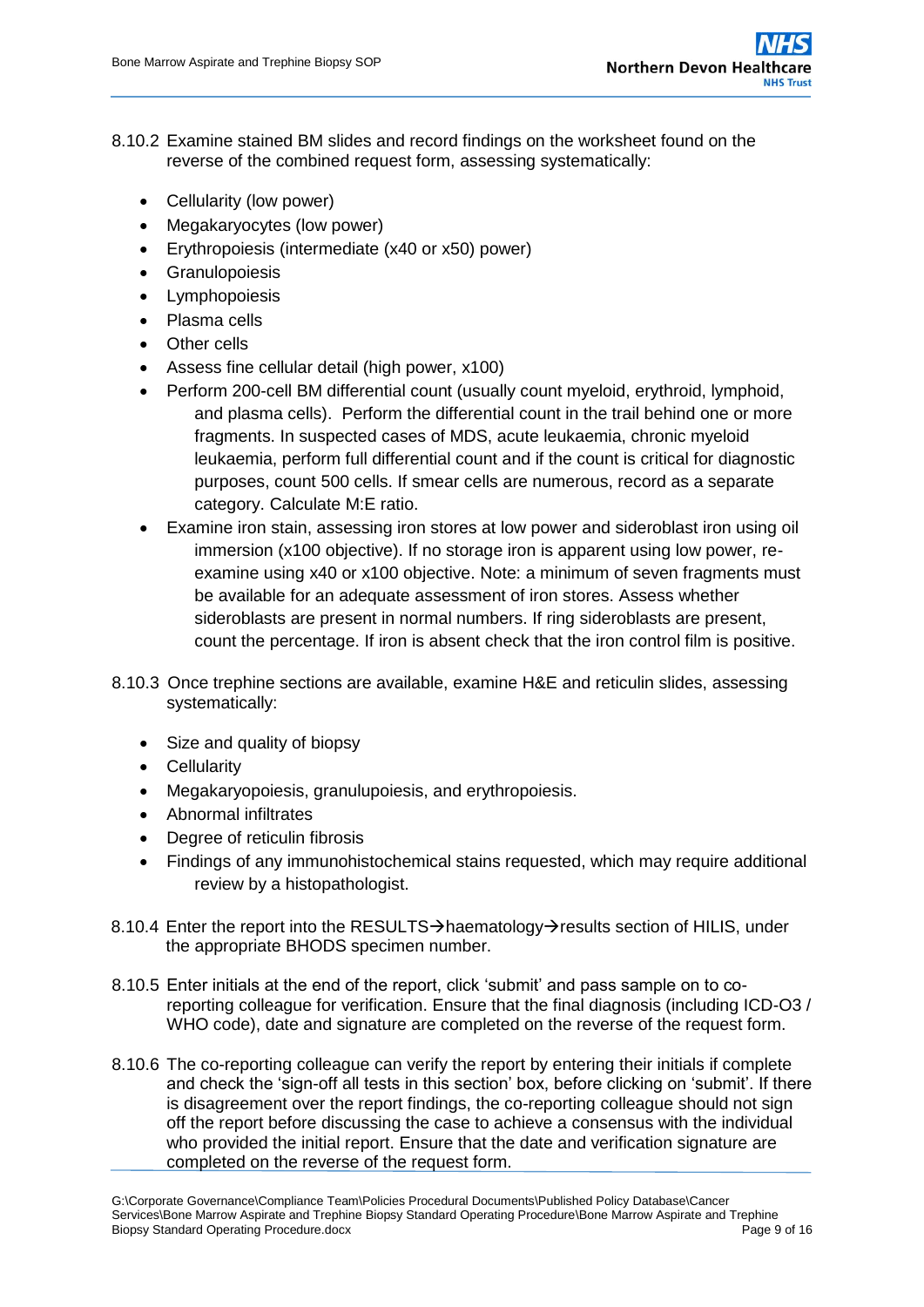8.109.7 Once the report is complete, place the slides with the completed request form in the designated tray in the haematology seminar room, for integrated reporting (including cytogenetics, molecular genetics and flow cytometry) and final sign-off at the weekly HODS meeting.

## <span id="page-9-0"></span>**9 Safety Concerns**

9.1 Nothing in this procedure is intended to override safe working practices and anyone in doubt should consult with their immediate superior.

Risk - LOW possible occurrence/minor injury

MEDIUM frequent occurrence/minor injury

HIGH major injury

| <b>HAZARD</b>                            | <b>RISK</b> | <b>MEASURE</b>                                                                                                                                                                                                                                                                                                                                                                                                                                   |
|------------------------------------------|-------------|--------------------------------------------------------------------------------------------------------------------------------------------------------------------------------------------------------------------------------------------------------------------------------------------------------------------------------------------------------------------------------------------------------------------------------------------------|
| <b>Body Fluids</b>                       | Low         | Normal day-to day issues of dealing with<br>biological materials with no specific additional<br>hazards associated with the procedure. All<br>staff must follow safe practice for dealing with<br>biological materials as stated in the RD&E<br>NHS Foundation Trust - Waste Policy, Section<br>4.1, 4.2. There are no significant additional<br>hazards or special instructions relating to the<br>process or activities within this procedure. |
| Inoculation injury<br>(by biopsy needle) | Low         | Staff comply with Trust Venous Access Device<br>Policy and Procedures and if injury occurs, with<br><b>Inoculation Injury Policy</b>                                                                                                                                                                                                                                                                                                             |

### <span id="page-9-1"></span>**10 Archiving Arrangements**

The original of this SOP will remain with the author, Consultant Haematologist, Cancer Services. An electronic copy will available on the Trust intranet. A paper copy (where one exists) will be retained for 10 years.

## <span id="page-9-2"></span>**11 Process for Monitoring Compliance With and Effectiveness Of The Standard Operating Procedure**

11.1 Competencies for this procedure can be found in Skills for Health Chemotherapy CHEM 12 undertake aspiration of the bone marrow KSF HWB 8 Level 3.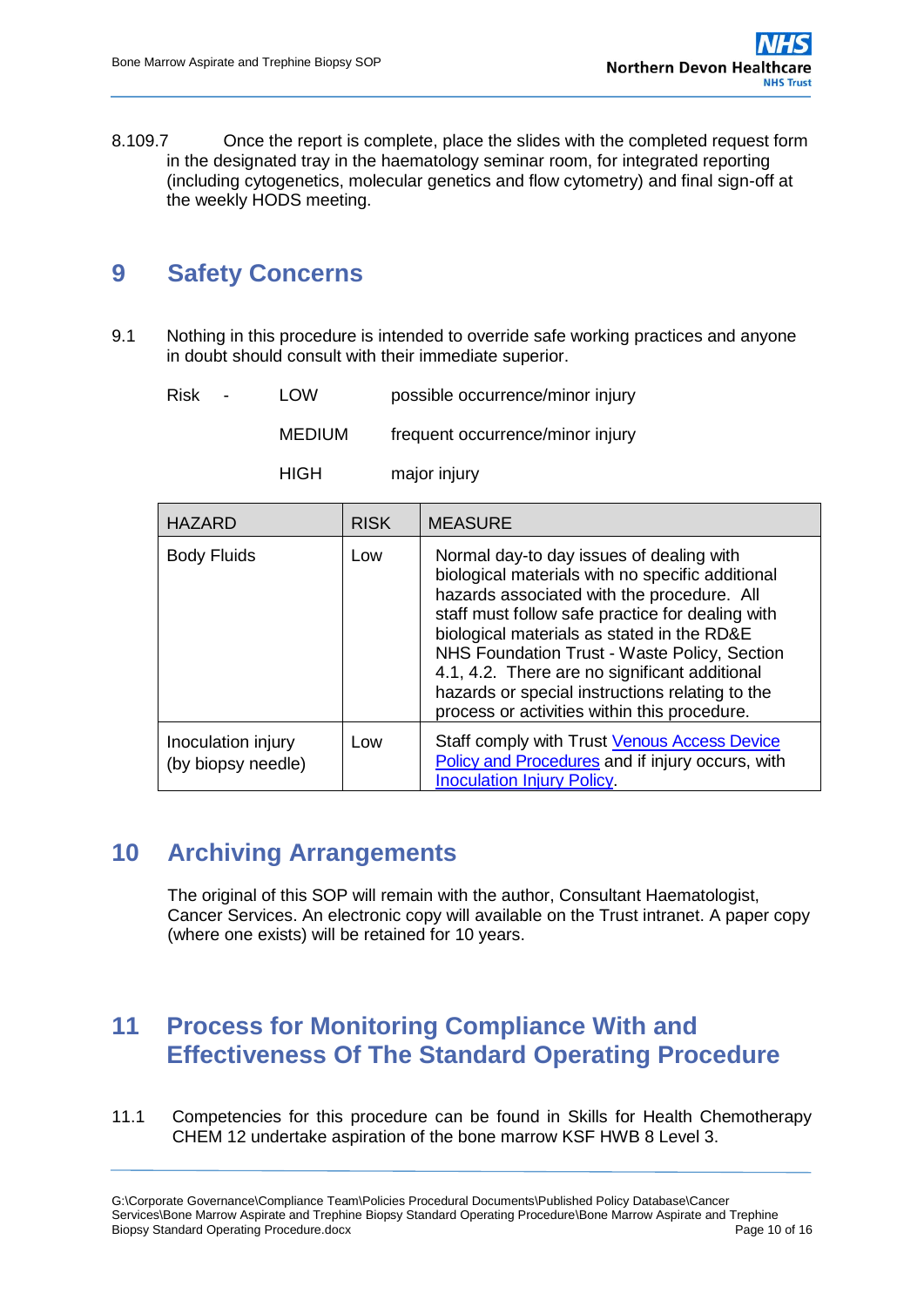11.2 To evidence compliance with this policy, the following elements will be monitored:

| What areas need to be<br>monitored?                              | How will this be evidenced?                                                                                                                                                          | Where will this be<br>reported and by<br>whom?  |  |  |
|------------------------------------------------------------------|--------------------------------------------------------------------------------------------------------------------------------------------------------------------------------------|-------------------------------------------------|--|--|
| Type of training                                                 | No specific training is required                                                                                                                                                     | N/A                                             |  |  |
| Method of competency<br>assessment for<br>'procedure'            | <b>Competency Assessment</b><br>Questionnaire                                                                                                                                        | <b>Clinical Haematology</b><br>Governance Group |  |  |
| List staff required for<br>training and competency<br>assessment | All medical staff – consultants,<br>junior doctors within the<br>Haematology Department.<br><b>Advanced Nurse Practitioners.</b>                                                     | <b>Clinical Haematology</b><br>Governance Group |  |  |
| Who is to perform this<br>training?                              | N/A                                                                                                                                                                                  | N/A                                             |  |  |
| Evidence log of training<br>and competency<br>assessment         | Before all medical staff<br>(including consultants, junior<br>doctors and ANPs) use this<br>SOP they must firstly complete<br>the Record of Training and<br><b>Competency Record</b> | Clinical Haematology<br>Governance Group        |  |  |

### <span id="page-10-0"></span>**12 References**

- Skills for Health HWB6 Assessment and treatment planning. Level 3
- Konda, B., Pathak, S., Edwin, I., Mishall, P, Downie, SA., Olson, TR., Reed, LJ., Friedman EW. Safe and successful bone marrow biopsy: An anatomical and CT-based cadava study. American Journal of Haematology, Vol. 89, No. 10, October 2014.

## <span id="page-10-1"></span>**13 Associated Documentation**

Northern Devon Healthcare NHS Trust Policies for :

Intravascular device policy

#### Management of Inoculation Injuries policy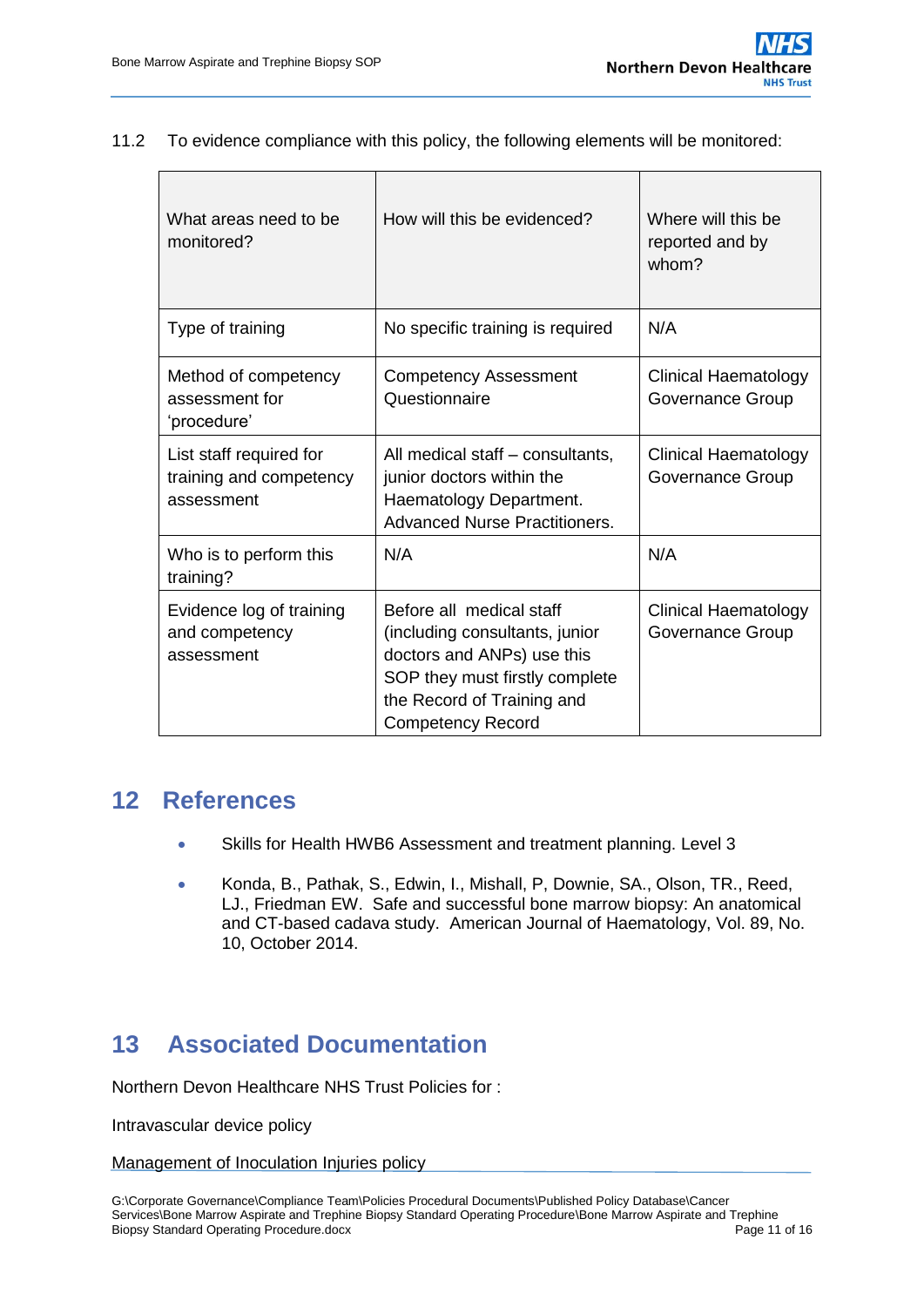Infection Prevention and Control Operational Policy

Acute Pain Guidelines (Entonox)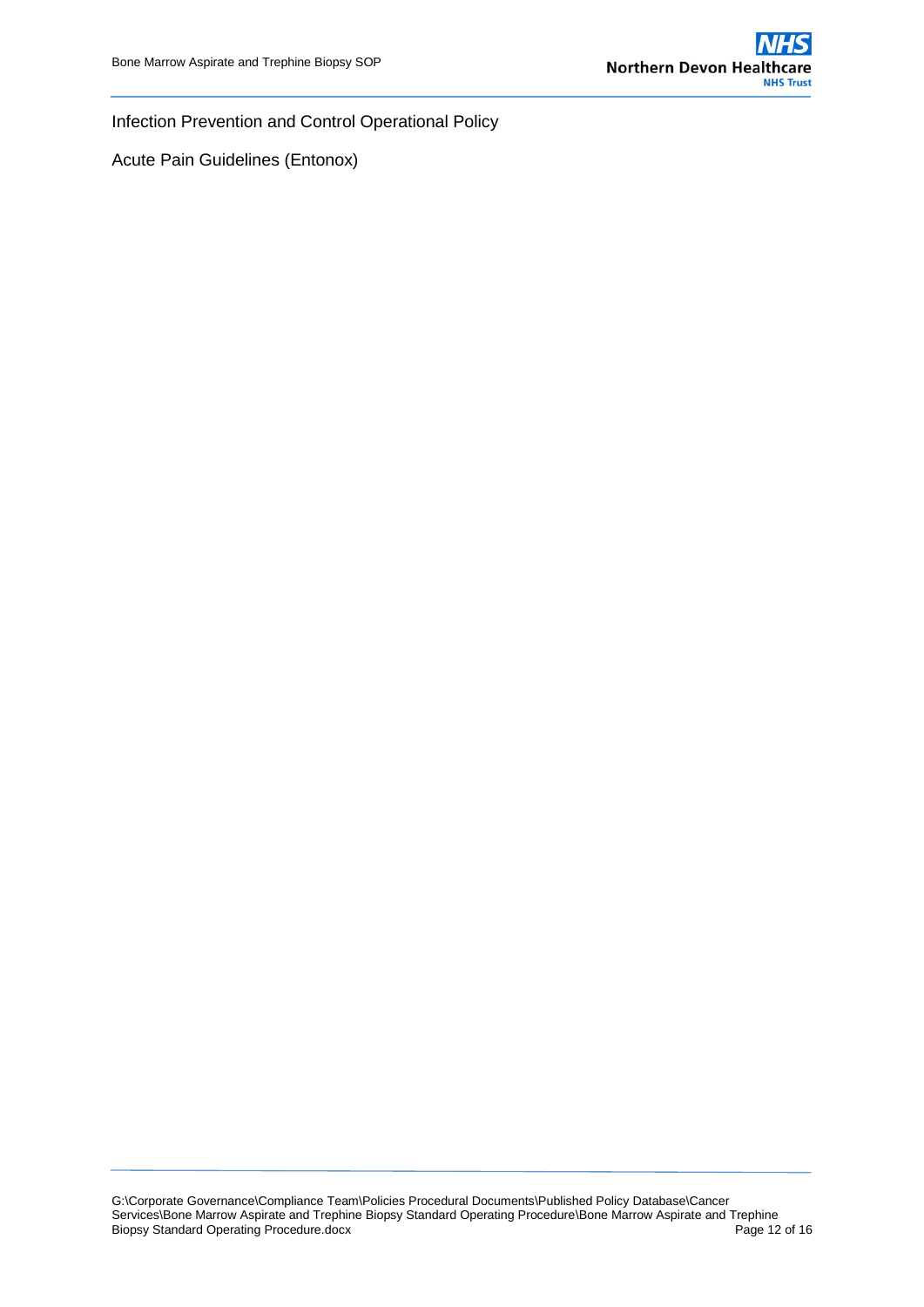<span id="page-12-0"></span>**APPENDIX A: HAEMATO-ONCOLOGY DIAGNOSTIC SERVICE REQUEST FORM**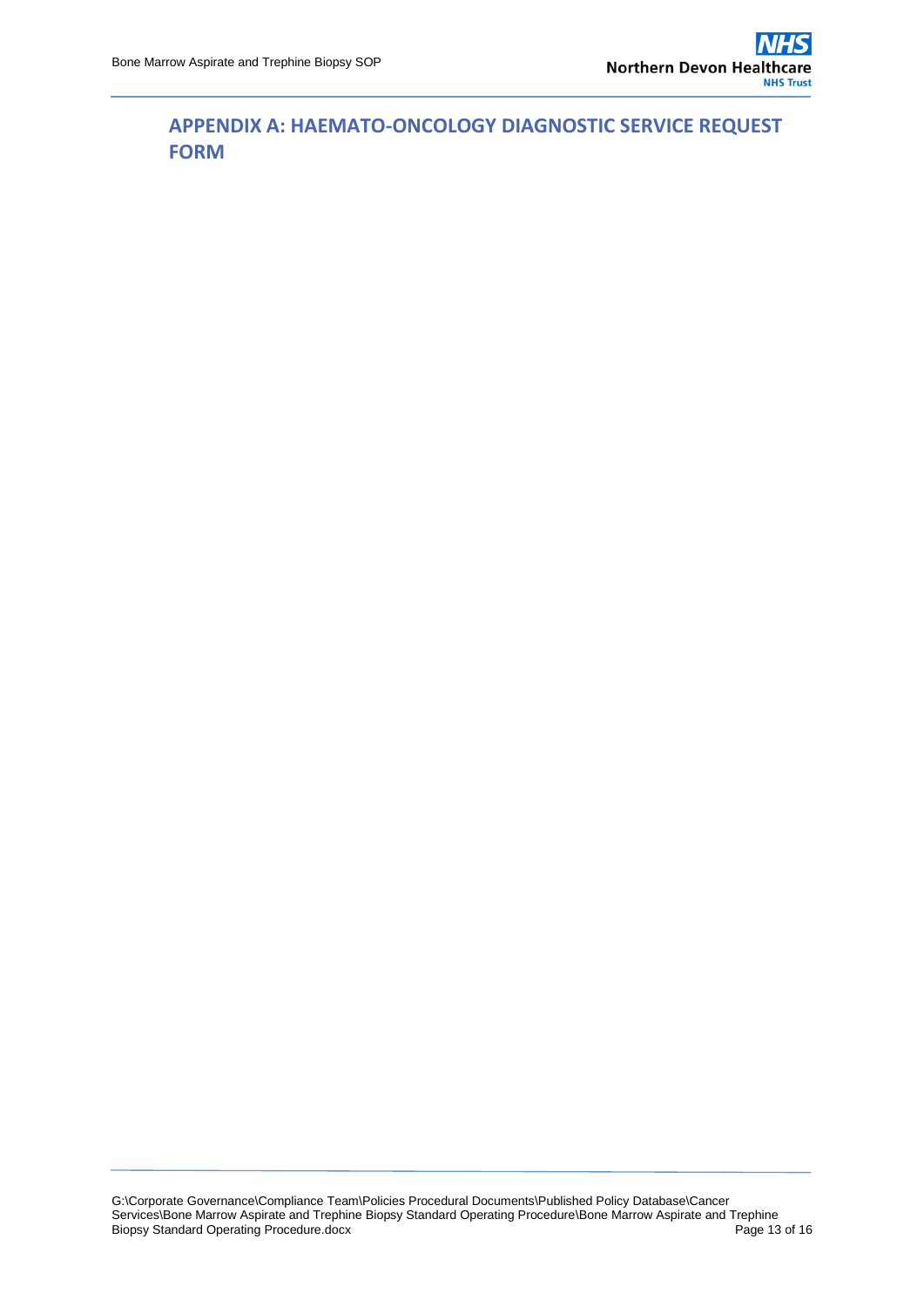





#### HAEMATO-ONCOLOGY DIAGNOSTIC SERVICE - REQUEST FORM

| <b>PATIENT DETAILS:</b>                                 |  |  |                    |                                                        |                                                                                           |                                                                                    | <b>Request Date:</b>                                                        |            |                                                                                |                                                                                        |                                    |                                                                                                           |  |
|---------------------------------------------------------|--|--|--------------------|--------------------------------------------------------|-------------------------------------------------------------------------------------------|------------------------------------------------------------------------------------|-----------------------------------------------------------------------------|------------|--------------------------------------------------------------------------------|----------------------------------------------------------------------------------------|------------------------------------|-----------------------------------------------------------------------------------------------------------|--|
|                                                         |  |  |                    | Hospital no:  Presse afty patent (D hard wink this box |                                                                                           |                                                                                    | Location:                                                                   |            |                                                                                |                                                                                        |                                    |                                                                                                           |  |
|                                                         |  |  |                    |                                                        |                                                                                           |                                                                                    |                                                                             | Consultant |                                                                                |                                                                                        |                                    |                                                                                                           |  |
|                                                         |  |  |                    |                                                        | <b>Bone Marrow Examination Appointment:</b>                                               |                                                                                    |                                                                             |            |                                                                                |                                                                                        |                                    |                                                                                                           |  |
|                                                         |  |  |                    |                                                        | First line of address & postcode (mandatory for genetics samples)                         |                                                                                    |                                                                             |            |                                                                                |                                                                                        |                                    |                                                                                                           |  |
|                                                         |  |  |                    |                                                        |                                                                                           |                                                                                    |                                                                             |            |                                                                                |                                                                                        |                                    |                                                                                                           |  |
| <b>Danger of infection?</b>                             |  |  |                    |                                                        | <b>Urgent?</b>                                                                            |                                                                                    | NHS:                                                                        |            |                                                                                | <b>Private:</b>                                                                        |                                    | <b>Research:</b>                                                                                          |  |
| FBC:                                                    |  |  | Hb:                |                                                        | <b>WBC:</b>                                                                               | Ne:                                                                                |                                                                             | Ly.        |                                                                                | Plts:                                                                                  |                                    | MCV:                                                                                                      |  |
| <b>Blood Film:</b>                                      |  |  |                    |                                                        |                                                                                           |                                                                                    |                                                                             |            |                                                                                |                                                                                        |                                    |                                                                                                           |  |
|                                                         |  |  |                    |                                                        | Specimen type (please tick or specify sample for 'other'):                                |                                                                                    |                                                                             |            |                                                                                |                                                                                        |                                    |                                                                                                           |  |
| <b>Blood</b>                                            |  |  | <b>BM Aspirate</b> |                                                        | <b>BM</b> trephine                                                                        |                                                                                    | Lymph node                                                                  |            |                                                                                | Other:                                                                                 |                                    |                                                                                                           |  |
|                                                         |  |  |                    |                                                        | <b>CLINICAL DETAILS / SUSPECTED DIAGNOSIS:</b>                                            |                                                                                    |                                                                             |            |                                                                                |                                                                                        |                                    |                                                                                                           |  |
|                                                         |  |  |                    |                                                        |                                                                                           |                                                                                    |                                                                             |            |                                                                                |                                                                                        |                                    |                                                                                                           |  |
|                                                         |  |  |                    |                                                        |                                                                                           |                                                                                    |                                                                             |            |                                                                                |                                                                                        |                                    |                                                                                                           |  |
| Details of recent chemo / radiotherapy:                 |  |  |                    |                                                        |                                                                                           |                                                                                    |                                                                             |            |                                                                                |                                                                                        |                                    |                                                                                                           |  |
| (Please circle/delete to<br>indicate preferences below) |  |  |                    |                                                        | <b>Investigations</b><br>(e.g. CD138, JAK2)                                               |                                                                                    | <b>Specimen</b><br>(circle/delete)                                          |            |                                                                                | Laboratory<br>(circle/delete)                                                          |                                    |                                                                                                           |  |
| <b>MORPHOLOGY</b> (peripheral                           |  |  |                    |                                                        | MGG. Fe                                                                                   |                                                                                    | PB sildes x2 or                                                             |            |                                                                                | <b>RDE / NDDH</b>                                                                      |                                    |                                                                                                           |  |
| blood (PB) or BM aspirate)                              |  |  |                    |                                                        |                                                                                           |                                                                                    | BMA slides x3<br><b>Blopsy in Formal Saline</b>                             |            |                                                                                | <b>TRIAL</b>                                                                           |                                    |                                                                                                           |  |
| <b>TREPHINE</b>                                         |  |  |                    |                                                        |                                                                                           |                                                                                    | (H&E and Reticulin<br>stains performed                                      |            |                                                                                | <b>RDE / NDDH</b><br><b>TRIAI</b>                                                      |                                    |                                                                                                           |  |
|                                                         |  |  |                    |                                                        |                                                                                           |                                                                                    | routinely)                                                                  |            |                                                                                |                                                                                        |                                    |                                                                                                           |  |
| <b>IMMUNOPHENOTYPING</b>                                |  |  |                    |                                                        |                                                                                           |                                                                                    | PB 5ml in EDTA or<br><b>BMA 2ml In EDTA</b>                                 |            |                                                                                | RDE: Lymphoproliferative disorders<br>BHODS: AML, ALL, MDS, Hairy Cell<br><b>TRIAL</b> |                                    |                                                                                                           |  |
| <b>CYTOGENETICS / FISH</b>                              |  |  |                    |                                                        |                                                                                           |                                                                                    | PB 5ml in LI Heparin or<br>BMA 1-2ml in LiH or<br><b>Heparinised tissue</b> |            |                                                                                | <b>BHODS</b><br>TRIAL                                                                  |                                    |                                                                                                           |  |
|                                                         |  |  |                    |                                                        |                                                                                           |                                                                                    | culture medium<br>PB 10-20ml in EDTA or                                     |            |                                                                                | RDE: all peripheral blood samples                                                      |                                    |                                                                                                           |  |
| <b>MOLECULAR GENETICS</b>                               |  |  |                    |                                                        |                                                                                           |                                                                                    | BMA 1-2ml in EDTA.<br>For ALL MRD studies:<br>BMA 1-2ml In ACD              |            | <b>BHODS: all marrow samples</b><br><b>WRGL: PDGFRa</b><br><b>TRIAL</b>        |                                                                                        |                                    |                                                                                                           |  |
| <b>MRD MONITORING</b>                                   |  |  |                    |                                                        |                                                                                           |                                                                                    | Paired BMA (5mis first                                                      |            | Dr Yvonne Morgan, Vlapath, 4th Floor,<br>Southwark Wing, Guy's Hospital, Great |                                                                                        |                                    |                                                                                                           |  |
| (e.g. PML-RARA, CBFB-<br><b>MYH11)</b>                  |  |  |                    |                                                        |                                                                                           |                                                                                    | pull in EDTA) and PB<br>(20mls In EDTA)                                     |            |                                                                                | Maze Pond, London SE1 9RT<br><b>TRIAL</b>                                              |                                    |                                                                                                           |  |
|                                                         |  |  |                    |                                                        |                                                                                           |                                                                                    | <b>Blopsy in Formal Saline</b><br>or paramn block; for                      |            | <b>RDE / NDDH</b>                                                              |                                                                                        |                                    |                                                                                                           |  |
| <b>TISSUE</b>                                           |  |  |                    |                                                        |                                                                                           |                                                                                    | fresh tissue aiert lab on<br>01392 402930                                   |            |                                                                                | TRIAL                                                                                  |                                    |                                                                                                           |  |
|                                                         |  |  |                    |                                                        |                                                                                           |                                                                                    | CSF / Ascites / Pleural                                                     |            |                                                                                | <b>RDE / NDDH</b>                                                                      |                                    |                                                                                                           |  |
| <b>OTHER SAMPLES</b>                                    |  |  |                    |                                                        |                                                                                           | Fluid in sterile container,<br>Fresh tissue for flow in<br>PBS without coagulation |                                                                             |            | <b>TRIAL</b>                                                                   |                                                                                        | BHODS: flow on fresh tissue in PBS |                                                                                                           |  |
|                                                         |  |  |                    |                                                        |                                                                                           |                                                                                    |                                                                             |            |                                                                                |                                                                                        |                                    | By submitting this sample the clinician confirms that consent has been obtained to test for the suspected |  |
|                                                         |  |  |                    |                                                        | disorder and for cellular/DNA/RNA storage. May this sample be used for research? Yes / No |                                                                                    |                                                                             |            |                                                                                |                                                                                        |                                    |                                                                                                           |  |
| Specimen sent by:                                       |  |  |                    |                                                        | <b>Contact details:</b>                                                                   |                                                                                    |                                                                             |            |                                                                                |                                                                                        |                                    |                                                                                                           |  |
| Specimen date & time:                                   |  |  |                    | <b>DD/MM/YY</b>                                        |                                                                                           |                                                                                    |                                                                             |            |                                                                                |                                                                                        |                                    |                                                                                                           |  |
|                                                         |  |  |                    |                                                        | <b>HIH/MM</b>                                                                             |                                                                                    |                                                                             |            |                                                                                |                                                                                        |                                    |                                                                                                           |  |
|                                                         |  |  |                    |                                                        |                                                                                           |                                                                                    | <b>FOR LABORATORY USE</b>                                                   |            |                                                                                |                                                                                        |                                    |                                                                                                           |  |
| <b>Date Received: DD/MM/YY</b>                          |  |  |                    |                                                        |                                                                                           |                                                                                    |                                                                             |            |                                                                                | Specimen number / barcode:                                                             |                                    |                                                                                                           |  |
| <b>Time Received: HH/MM</b>                             |  |  |                    |                                                        |                                                                                           |                                                                                    |                                                                             |            |                                                                                |                                                                                        |                                    |                                                                                                           |  |
| Copyright C Cancer Services, RD&EFT                     |  |  |                    |                                                        |                                                                                           |                                                                                    | Page 1 of 2                                                                 |            |                                                                                |                                                                                        |                                    | J Coppell, v1.1, 4 <sup>th</sup> March 2016                                                               |  |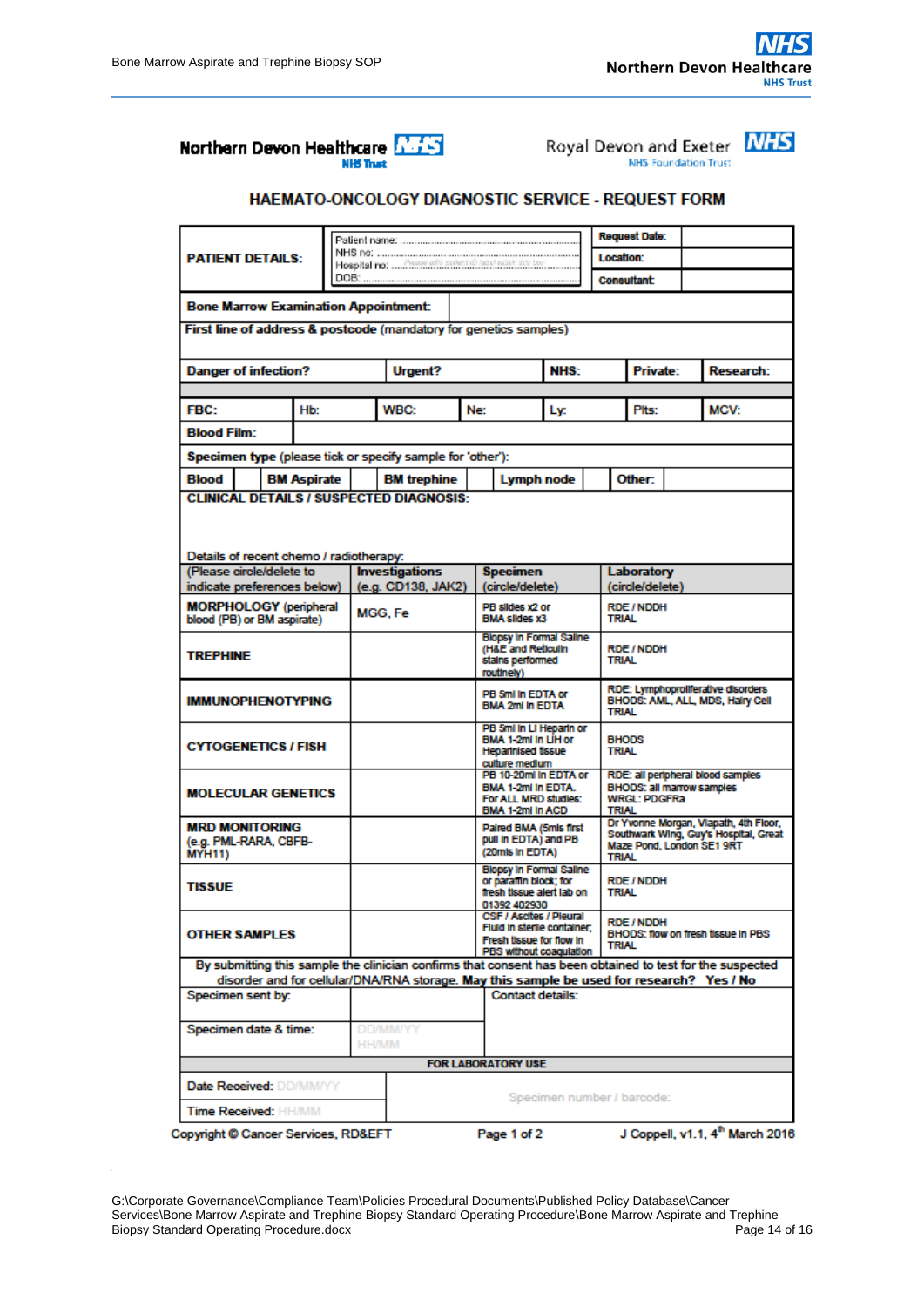| Northern Devon Healthcare NHS                      |             |   | <b>NHS Trust</b>              |                      |  |                    |                            |  | Royal Devon and Exeter NHS          | <b>NHS Foundation Trust</b> |  |  |
|----------------------------------------------------|-------------|---|-------------------------------|----------------------|--|--------------------|----------------------------|--|-------------------------------------|-----------------------------|--|--|
| <b>PATIENT DETAILS:</b>                            |             |   |                               |                      |  | Date sample taken: |                            |  |                                     |                             |  |  |
| <b>BONE MARROW ASPIRATE</b>                        |             |   |                               |                      |  |                    |                            |  |                                     |                             |  |  |
| Particles and<br>Cellularity                       |             |   |                               |                      |  |                    |                            |  |                                     |                             |  |  |
| Megakaryocytes                                     |             |   |                               |                      |  |                    |                            |  |                                     |                             |  |  |
| Myelopoiesis                                       |             |   |                               |                      |  |                    |                            |  |                                     |                             |  |  |
| Erythropoiesis                                     |             |   |                               |                      |  |                    |                            |  |                                     |                             |  |  |
| Lymphoid / Plasma /<br><b>Other Cells</b>          |             |   |                               |                      |  |                    |                            |  |                                     |                             |  |  |
| <b>Iron Stain</b>                                  |             |   |                               |                      |  |                    |                            |  |                                     |                             |  |  |
| <b>MYELOGRAM</b>                                   |             |   |                               |                      |  |                    |                            |  |                                     |                             |  |  |
| <b>Blasts</b>                                      |             |   |                               |                      |  | Basophils          |                            |  |                                     |                             |  |  |
| Promyelocytes                                      |             |   |                               |                      |  | Lymphocytes        |                            |  |                                     |                             |  |  |
| Myelocytes                                         |             |   |                               |                      |  | Plasma Cells       |                            |  |                                     |                             |  |  |
| Metamyelocytes                                     |             |   |                               |                      |  | Other Cells        |                            |  |                                     |                             |  |  |
| Neutrophils                                        |             |   |                               |                      |  | Erythroid          |                            |  |                                     |                             |  |  |
| Eosinophils                                        |             |   |                               | <b>Total Myeloid</b> |  |                    |                            |  |                                     |                             |  |  |
| Monocytes                                          |             |   |                               |                      |  | M:E Ratio          |                            |  |                                     |                             |  |  |
| <b>TREPHINE</b>                                    |             |   | Size of biopsy                |                      |  |                    | <b>Overall Cellularity</b> |  |                                     |                             |  |  |
| Megakaryocytes<br>Granulopoiesis<br>Erythropoiesis |             |   |                               |                      |  |                    |                            |  |                                     |                             |  |  |
| Lymphopoiesis<br>Plasma Cells<br>Other Infiltrates |             |   |                               |                      |  |                    |                            |  |                                     |                             |  |  |
| <b>Reticulin</b>                                   |             | 0 | No fibres demonstrable        |                      |  |                    | 3                          |  | Scattered thick fibres; no collagen |                             |  |  |
| (Bauermeister 1971)                                |             | 1 | Occasional fine fibres / foci |                      |  |                    | 4                          |  | Diffuse coarse fibres + collagen    |                             |  |  |
|                                                    |             | 2 | Fine fibre network throughout |                      |  |                    |                            |  |                                     |                             |  |  |
| Cytochemistry                                      |             |   |                               |                      |  |                    |                            |  |                                     |                             |  |  |
| <b>CONCLUSION:</b>                                 |             |   |                               |                      |  |                    |                            |  |                                     |                             |  |  |
|                                                    | <b>NAME</b> |   |                               |                      |  | <b>SIGNATURE</b>   |                            |  | <b>DATE</b>                         |                             |  |  |
| <b>Reported by:</b>                                |             |   |                               |                      |  |                    |                            |  | DD/MM/YY                            |                             |  |  |
| Verified by:                                       |             |   |                               |                      |  |                    |                            |  |                                     | DD/MM/YY                    |  |  |
| <b>HODS</b> lead:                                  |             |   |                               |                      |  |                    |                            |  | DD/MM/YY                            |                             |  |  |

Copyright @ Cancer Services, RD&EFT

Page 2 of 2

J Coppell, v1.1, 4<sup>th</sup> March 2016